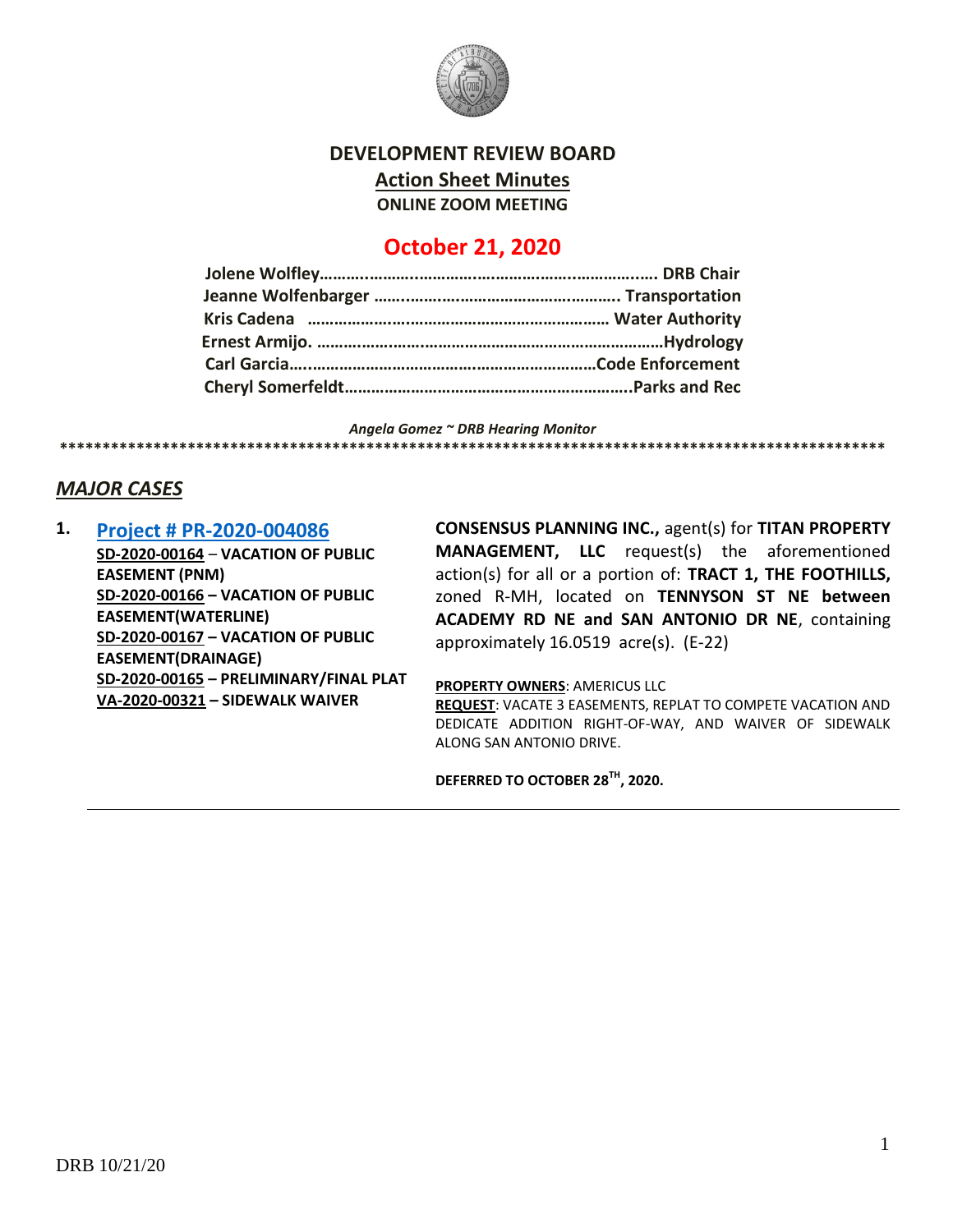**2. [Project # PR-2020-004414](http://data.cabq.gov/government/planning/DRB/PR-2020-004414/DRB%20Submittals/PR-2020-004414_Oct_07_2020/Application/) SI-2020-00917** – **SITE PLAN**

**CONSENSUS PLANNING INC./ MICHAEL VOS** agent(s) for **CITY OF ALBUQUERQUE DEPARTMENT OF FAMILY & COMMUNITY SERVICES** request(s) the aforementioned action(s) for all or a portion of**: PAT HURLEY PARK & LOTS 216 THRU 222 & WLY PORT OF LOT 223 GLENDALE GARDENS ADDN EXCEPT LOTS 27-A & 28-A OF THE PALISADES, PAT HURLEY PARK, GLENDALE GARDENS ADDITION,** zoned NR-PO-A, located at **3828 RINCON RD NW between REGINA DRIVE and YUCCA DRIVE**, containing approximately 19.39 acre(s). (J-11)*Deferred from 10/7/20]*

**PROPERTY OWNERS**: CITY OF ALBUQUERQUE **REQUEST**: SITE PLAN APPROVAL FOR A 6,955 SF EXPANSION OF THE JOAN JONES COMMUNITY CENTER WITHIN PAT HURLEY PARK

**DEFERRED TO NOVEMBER 18TH, 2020.**

# **3. [Project # PR-2020-004133](http://data.cabq.gov/government/planning/DRB/PR-2020-004133/DRB%20Submittals/PR-2020-004133_Sept_16_2020/Application/AHA%201880%20Broadway%20Site%20Plan%20DRB%20Application.pdf) SI-2020-00809** - **SITE PLAN**

**CONSENSUS PLANNING INC.** agent(s) for **ALBUQUERQUE HOUSING AUTHORITY** request(s) the aforementioned action(s) for all or a portion of: **TRACT A, SIXBEE SUBDIVISION (EXCL PORT OUT TO R/W),** zoned R-T, located at **1880 BROADWAY PL NE between HANNETT AVE NE and McKNIGHT AVE NE**, containing approximately 3.43 acre(s). (H-14)*[Deferred from 9/16/20, 10/7/20]*

**PROPERTY OWNERS**: ALBUQUERQUE HOUSING AUTHORITY **REQUEST**: SITE PLAN - 54-UNIT TOWNHOUSE DEVELOPMENT

**DEFERRED TO OCTOBER 28TH, 2020.**

#### *MINOR CASES*

**4. [PR-2020-003658](http://data.cabq.gov/government/planning/DRB/PR-2020-003658/DRB%20Submittals/PR-2020-003658_Oct_7_2020/Application/) (1003859) SI-2020-01052 – FINAL SIGN-OFF EPC SITE PLAN**

**CONSENSUS PLANNING INC.** agent(s) for **GREYSTAR** request(s) the aforementioned action(s) for all or a portion of: **TRACT 4, NORTH ANDALUCIA AT LA LUZ,** zoned PD, **located at 5301 ANTEQUERA RD NW between BOSQUE SCHOOL RD and MIRANDELA ST, containing approximately** 7.7061 acre(s). (E-12)*[Deferred from 10/7/20]*

**PROPERTY OWNERS**: SILVERLEAF VENTURES LLC **REQUEST**: FINAL SITE PLAN SIGN-OFF

**DEFERRED TO OCTOBER 28TH, 2020.**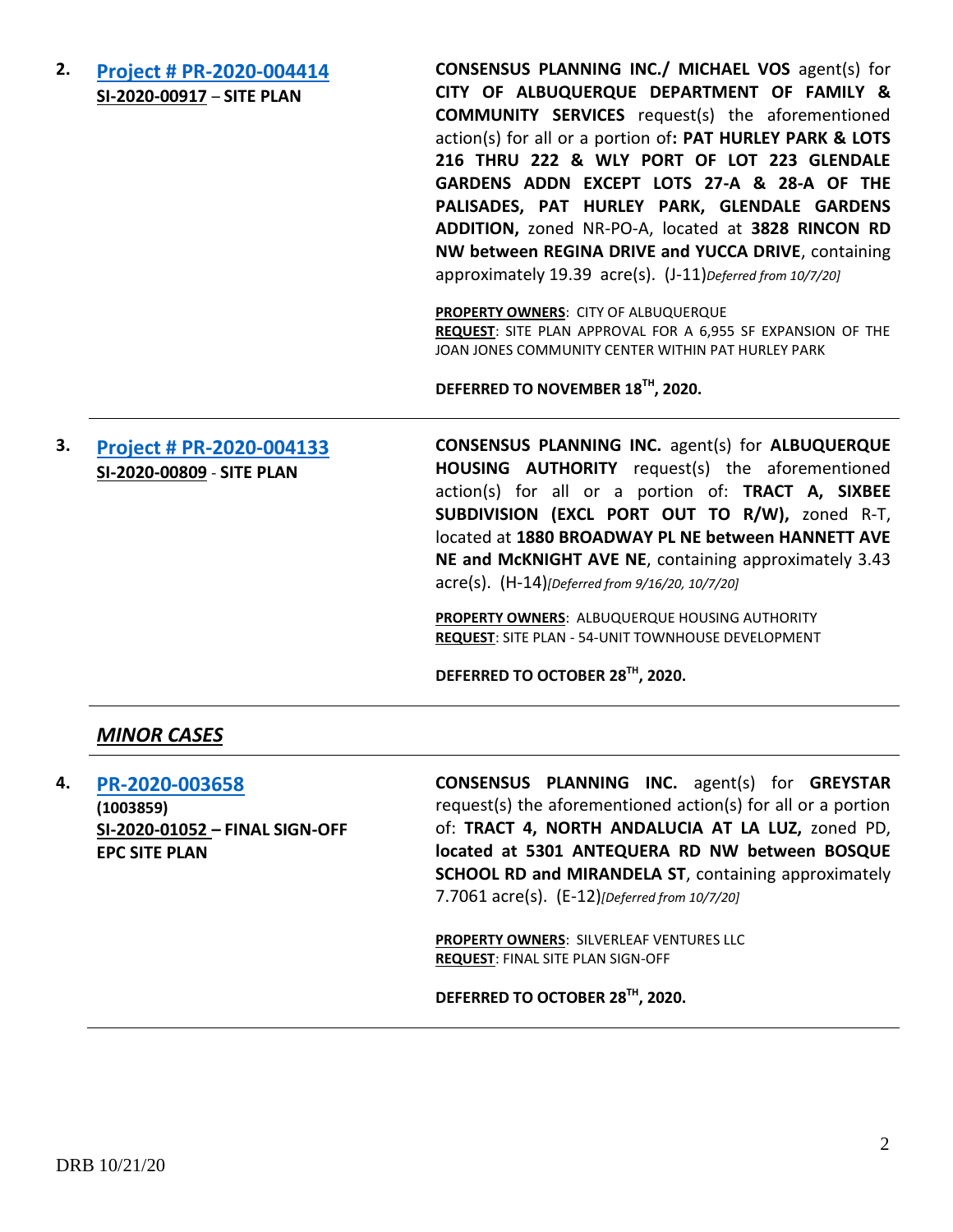**5. [Project # PR-2018-001501](http://data.cabq.gov/government/planning/DRB/PR-2018-001501/DRB%20Submittals/PR-2018-001501_(North%20Fourth%20St.%20Homesites%20Addn)_Mar_11_2020_Supp/Application/PR-2018-001501%20SUPPLEMENTAL%20SUBMITTAL.pdf)**

**SD-2020-00077** – **PRELIMINARY/FINAL PLAT VA-2019-00290 – SIDEWALK VARIANCE VA-2019-00289 – STREET VARIANCE**  *(variances deferred from 4/29/20)*

**ISAACSON & ARFMAN, INC** agent(s) for **MONTANO FAMILY HOMES LLC** request(s) the aforementioned action(s) for all or a portion of: **TRACT 6-A-2, NORTH FOURTH ST HOMESITES ADDN,** zoned R-1C, located at **712 MONTANO RD NW between 9TH ST NW AND HARWOOD LATERAL**, containing approximately 1.7 acre(s). (F-14)*[Deferred from 5/6/20, 6/3/20, 6/24/20]*

**PROPERTY OWNERS**: MONTANO FAMILY HOMES LLC, TIM NISLY **REQUEST**: MINOR SUBDIVISION PRELIMINARY PLAT APPROVAL

**DEFERRED TO OCTOBER 28TH, 2020.**

| 6. | PR-2020-004432<br>SD-2020-00173 - VACATION OF PUBLIC<br><b>EASEMENT-10-foot PNM and MST&amp;T</b><br>SD-2020-00180 - VACATION OF PUBLIC<br><b>EASEMENT-10-foot anchor</b><br>SD-2020-00181 - VACATION OF PUBLIC<br><b>EASEMENT 10-foot utility</b><br>SD-2020-00178 - VACATION OF PUBLIC<br><b>EASEMENT 5-foot guy utility</b><br>SD-2020-00179 - VACATION OF PUBLIC<br><b>EASEMENT 60-foot utility</b><br>(Sketch Plat 9/23/20) | CSI - CARTESIAN SURVEYS, INC agent(s) for VP PRODUCT<br>MANAGEMENT, IPS GROUP ASTEC INDUSTRIES, INC.<br>request(s) the aforementioned action(s) for all or a portion<br>of: TRACTS 64-A1A2 and 64-A1A3, MRGCD MAP NO 44<br>LOT 14 AND PORTIONS OF LOTS 15-17 BLOCK A, SOUTH<br>BROADWAY ACRES NO. 1 AND A PORTION OF VACATED<br>WESMECO DR SE, zoned NR-LM, located at 245<br>WOODWARD between BROADWAY BLVD SE and WILLIAM<br>ST SE, containing approximately 14.1484 acre(s). (M-14)<br>PROPERTY OWNERS: MIKE ANDERSON, ASTEC INDUSTRIES, INC.<br>REQUEST: VACATE EXISTING PUBLIC UTILTY EASEMENTS<br>IN THE MATTER OF THE AFOREMENTIONED APPLICATIONS,<br>BEING IN COMPLIANCE WITH ALL APPLICABLE REQUIREMENTS<br>OF THE DPM AND THE IDO, THE DRB HAS APPROVED THE |
|----|----------------------------------------------------------------------------------------------------------------------------------------------------------------------------------------------------------------------------------------------------------------------------------------------------------------------------------------------------------------------------------------------------------------------------------|-----------------------------------------------------------------------------------------------------------------------------------------------------------------------------------------------------------------------------------------------------------------------------------------------------------------------------------------------------------------------------------------------------------------------------------------------------------------------------------------------------------------------------------------------------------------------------------------------------------------------------------------------------------------------------------------------------------------------------------------------------------------------|
|    |                                                                                                                                                                                                                                                                                                                                                                                                                                  | VACATIONS AS SHOWN ON EXHIBITS IN THE PLANNING FILE<br>PER SECTION 14-16-6(K) OF THE IDO.                                                                                                                                                                                                                                                                                                                                                                                                                                                                                                                                                                                                                                                                             |
| 7. | PR-2020-004583<br>SD-2020-00182 - VACATION OF PRIVATE<br><b>EASEMENT</b>                                                                                                                                                                                                                                                                                                                                                         | SURVEYS INC.<br>$CSI -$<br><b>CARTESIAN</b><br>request(s)<br>the<br>aforementioned action(s) for all or a portion of: LOTS 1<br>THRU 6 AND LOT 9, COORS PAVILLION, zoned N-RC,<br>located on COORS between ST. JOSEPH DR and MINE RD<br>NW containing approximately 12.4995 acre(s). (G-11)                                                                                                                                                                                                                                                                                                                                                                                                                                                                           |
|    |                                                                                                                                                                                                                                                                                                                                                                                                                                  | <b>PROPERTY OWNERS: VACATE PRIVATE SEWER EASEMENT AND</b><br>REPLACE WITH A PUBLIC SEWER EASEMENT<br><b>REQUEST: RED SHAMROCK 4, LLC</b>                                                                                                                                                                                                                                                                                                                                                                                                                                                                                                                                                                                                                              |
|    |                                                                                                                                                                                                                                                                                                                                                                                                                                  | IN THE MATTER OF THE AFOREMENTIONED APPLICATION,<br>BEING IN COMPLIANCE WITH ALL APPLICABLE REQUIREMENTS<br>OF THE DPM AND THE IDO, THE DRB HAS APPROVED THE<br><b>VACATION AS SHOWN ON EXHIBIT IN THE PLANNING FILE PER</b><br>SECTION 14-16-6(K) OF THE IDO.                                                                                                                                                                                                                                                                                                                                                                                                                                                                                                        |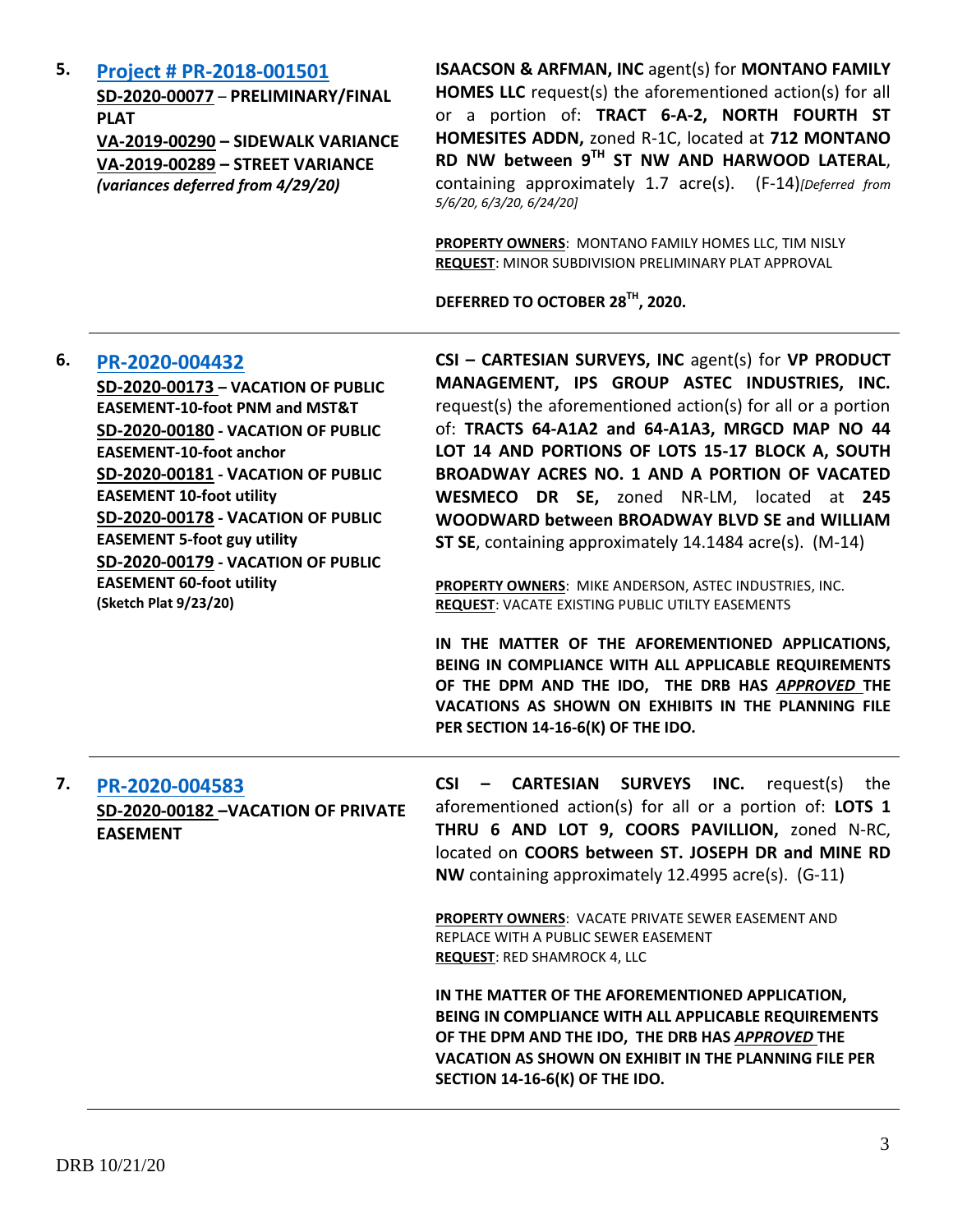#### **8. [PR-2019-003055](http://data.cabq.gov/government/planning/DRB/PR-2019-003055/DRB%20Submittals/PR-2019-003055_Oct_14_2020/DRB%20V-DRB%20Arch%20&%20Plan%20PR-2019-003055%20VA=2020-00346%20signed%20copy.pdf)**

**SD-2020-00162 – PRELIMINARY/FINAL PLAT** *(deferred from 9/23 & 10/7/20)* **VA-2020-00346 – DPM WAIVER** *(Sketch Plat 11/13/2019)*

**ARCH + PLAN LAND USE CONSULTANTS** agent(s) for **LEE & MARY CARMODY** request(s) the aforementioned action(s) for all or a portion of: **LOTS 8 & 9 BLOCK B,** zoned MX-L, located at **640 BROADWAY between HAZELDINE AVE and IRON AVE**, containing approximately 0.2491 acre(s). (K-14)*[Deferred from 9/23/20, 10/7/20, 10/14/20]*

**PROPERTY OWNERS**: LEE & MARY CARMODY **REQUEST**: LOT CONSOLIDATION – 2 LOTS INTO 1 LOT

**IN THE MATTER OF THE AFOREMENTIONED APPLICATIONS, BEING IN COMPLIANCE WITH ALL APPLICABLE REQUIREMENTS OF THE DPM AND THE IDO, THE DRB HAS** *APPROVED* **THE DPM WAIVER AND THE PRELIMINARY/FINAL PLAT. FINAL SIGN OFF IS DELEGATED TO PLANNING FOR UTILITY COMPANIES SIGNATURES, AMAFCA SIGNATURE AND THE AGIS DXF.**

**9. [Project # PR-2020-004465](http://data.cabq.gov/government/planning/DRB/PR-2020-004465/DRB%20Submittals/PR-2020-004465_Sept_30_2020/Application/DRB_application%20-%20Lot%2015-A%20Block%2014%20Raynolds%20Addition.pdf) SD-2020-00163 – PRELIMINARY/FINAL PLAT**

**ALDRICH LAND SURVEYING** agent(s) for **JEANETTE L. MONAHAN, TRUSTEE – MONAHAN FAMILY TRUST**  request(s) the aforementioned action(s) for all or a portion of: **LOTS 15 & 16 BLOCK 14, RAYNOLDS ADDITION,** zoned R-ML, located at **1105 SILVER AVE SW between 11th ST SW and 12TH ST SW**, containing approximately 0.1616 acre(s). (K-13) *[Deferred from 9/30/20, 10/14/20]*

**PROPERTY OWNERS**: MONAHAN FAMILY TRUST **REQUEST**: LOT LINE ELIMINATION

**IN THE MATTER OF THE AFOREMENTIONED APPLICATION, BEING IN COMPLIANCE WITH ALL APPLICABLE REQUIREMENTS OF THE DPM AND THE IDO, WITH THE SIGNING OF THE INFRASTRUCTURE LIST DATED OCTOBER 21ST, 2020, THE DRB HAS** *APPROVED* **THE PRELIMINARY/FINAL PLAT. FINAL SIGN OFF IS DELEGATED TO PLANNING FOR UTILITY COMPANIES SIGNATURES, AMAFCA SIGNATURE, AGIS DXF FOR THE PROJECT AND APPLICATION NUMBERS TO BE ADDED TO THE PLAT AND FOR THE INFRASTRUCTURE IMPROVEMENTS AGREEMENT (IIA).**

### *SKETCH PLAT*